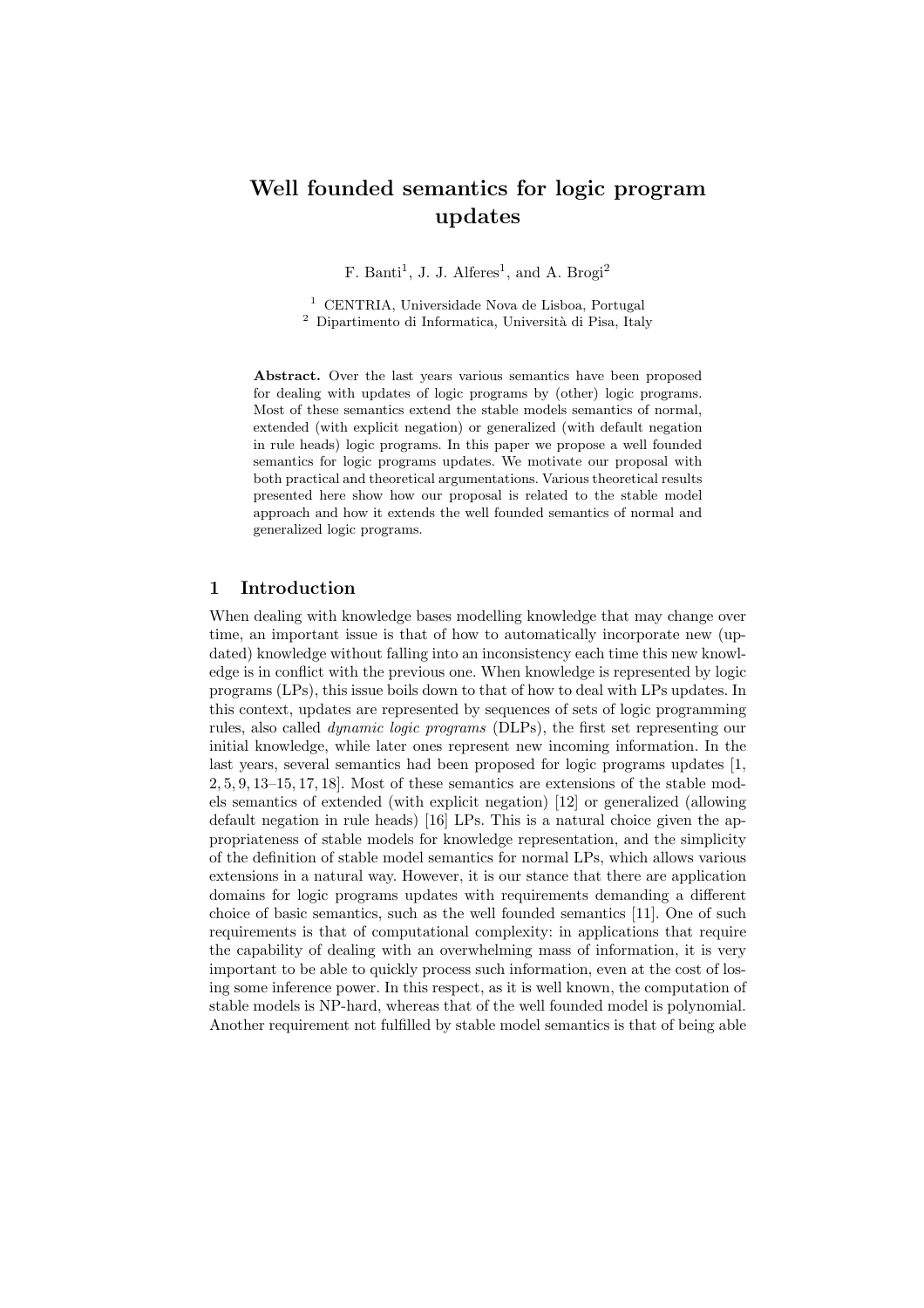to answer queries about a given part of the knowledge without the need to, in general, consult the whole knowledge base. The well founded semantics complies with the property of relevance [8], making it possible to implement query driven proof procedures that, for any given query, only need to explore a part of the knowledge base. Moreover, in domains with a great amount of highly distributed and heterogeneous knowledge, inconsistencies are bound to appear not only when new knowledge conflicts with old knowledge, but also within the new (or old) knowledge alone. To deal with contradictions that appear simultaneously, the mechanisms of updates are of no use, and some form of paraconsistent semantics [7] is required, i.e. a semantics where these contradictions are at least detected, and isolated. A well founded based semantics for LPs updates seems to be the answer for domains where the above requirements are added with the need to update knowledge. However, as we mentioned above, most of the existing semantics are stable models based. A few attempts to define a well founded semantics for DLPs can be found [2, 3, 13]. Unfortunately, as discussed in Section 5.1, none of these is, in our opinion, satisfactory, be it because they lack a declarative definition of the semantics, or because they are too skeptical.

In this paper we define the (paraconsistent) well founded semantics of DLPs. This semantics is a generalization for sequences of programs of the well founded semantics of normal [11] and generalized LPs [6]. Moreover it is sound wrt to the stable models semantics for DLPs as defined in [1]. As for most of the existing semantics for DLPs, the approach herein is also based on the causal rejection principle [9, 14], which states, informally: an old rule is rejected if there exists a more recent one which is supported and whose immediate conclusions are in conflict with the ones of the older rule. We extend this principle from a 2-valued to a 3-valued setting, and apply it to the well founded semantics.

The rest of the paper is organized as follows. Section 2 recalls some preliminary notions and establishes notation. Section 3 presents the extension of the causal rejection principle to the 3-valued case. In section 4 the well founded semantics for DLPs is defined, and in section 5 some of its properties are studied and relations with existing proposals (briefly) established. We end, in section 6, with some concluding remarks.

## 2 Background: Language, concepts and notation

In this section we briefly recall the syntax of DLPs, a language introduced in [2] for dealing with logic programs updates, and their semantics as defined in [1]. Our choice on this semantics for introducing the background is based on the fact that, among the existing ones, it is the more credulous and that it properly overcomes some problems of the existing ones, as shown in [1].

To represent negative information in logic programs and their updates, DLP uses generalized logic programs (GLPs) [16], which allow for default negation not A not only in the premises of rules but also in their heads. A GLP defined over a propositional language  $\mathcal L$  is a (possibly infinite) set of ground rules<sup>1</sup> of the

<sup>1</sup> As usual, a programs with variables stands for the possibly infinite set of rules resulting from replacing, in every possible way, the variables by elements of the Herbrand universe.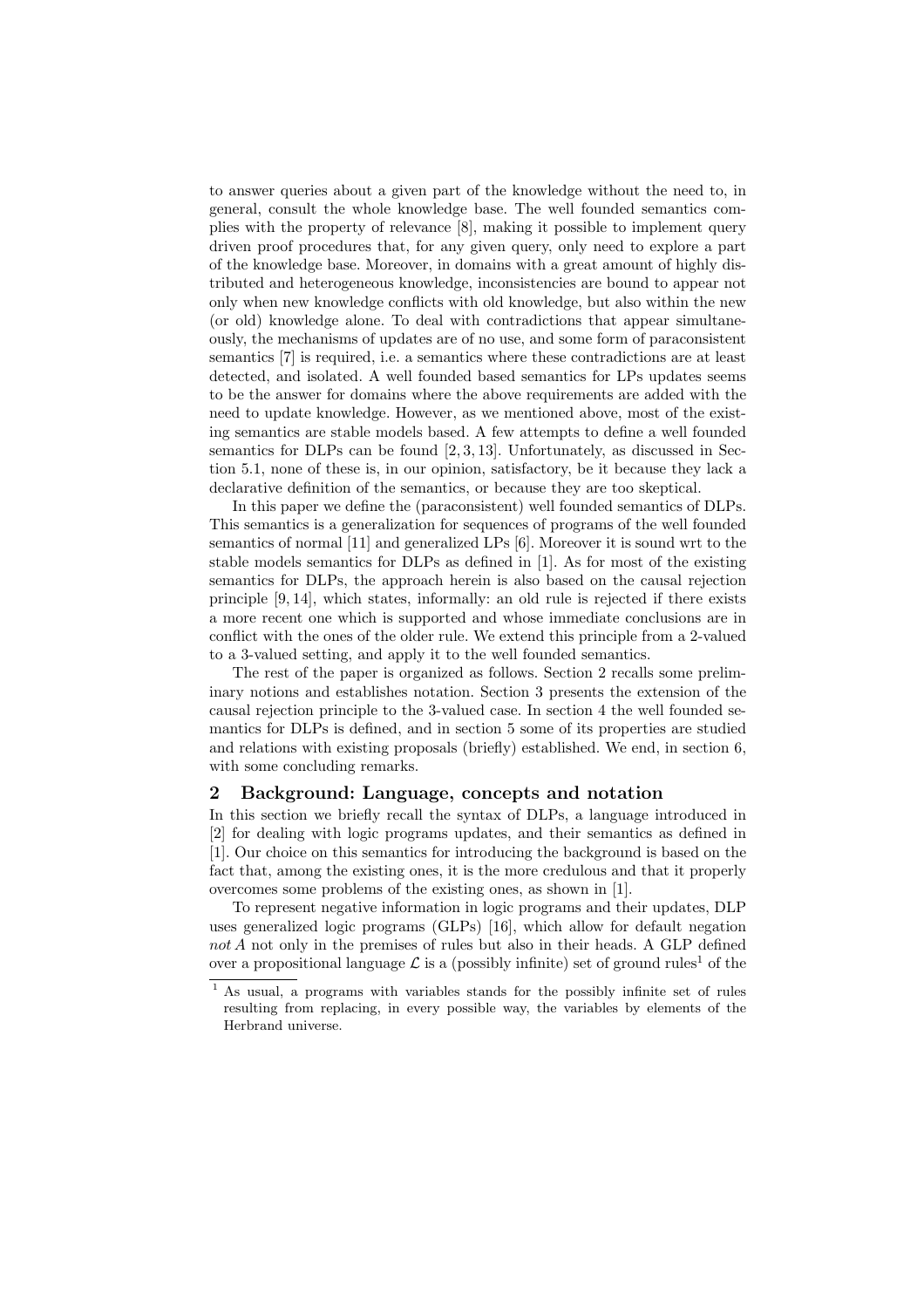form  $L_0 \leftarrow L_1, \ldots, L_n$ , where each  $L_i$  is a literal in  $\mathcal{L}$ , i.e., either a propositional atom A in  $\mathcal L$  or the default negation not A of a propositional atom A in  $\mathcal L$ . We say that A is the *default complement* of not A and viceversa. Given a rule  $\tau$  as above, by  $hd(\tau)$  we mean  $L_0$  and by  $B(\tau)$  we mean  $\{L_1,\ldots,L_n\}$ . In the sequel an interpretation is simply a set of literals of  $\mathcal{L}$ . A literal L is true (resp. false) in I iff  $L \in I$  (resp. not  $L \in I$ ) and undefined in I iff  $\{L, not L\} \cap I = \{\}.$  A conjunction (or set) of literals C is true (resp. false) in I iff  $C \subseteq I$  (resp.  $\exists L \in C$ such that L is false in I). We say that I is consistent iff  $\forall A \in \mathcal{L}$  at most one of A and not A belongs to I, otherwise we say I is paraconsistent. We say that I is 2-valued iff for each atom  $A \in \mathcal{L}$  exactly one of A and not A belongs to I.

A dynamic logic program over a language  $\mathcal L$  is a finite sequence  $P_1 \oplus \ldots \oplus P_n$ (also denoted  $\oplus P_i$ , where the  $P_i$ s are GLPs indexed by  $1, \ldots, n$ ), where all the  $P_i$ s are defined over  $\mathcal{L}$ . Intuitively such a sequence may be viewed as the result of, starting with program  $P_1$ , updating it with program  $P_2$ , ..., and updating it with program  $P_n$ . For this reason we call the singles  $P_i$ s updates. We use  $\rho(\mathcal{P})$ to denote the multiset of all rules appearing in the programs  $P_1, ..., P_s$ .

The refined stable model semantics for DLPs is defined in [1] by assigning to each DLP a set of stable models (that coincides with the stable models based semantics defined in [16] when the sequence is a single GLP). The basic idea of the semantics is that, if a later rule  $\tau$  has a true body (according to a given interpretation), then former rules in conflict with  $\tau$  should be *rejected* (causal rejection principles). Moreover, any atom A for which there is no rule with true body in any update, is considered false by default. The semantics is then defined by a fixpoint equation that, given an interpretation  $I$ , tests whether  $I$  has exactly the consequences obtained after removing from the multiset  $\rho(\mathcal{P})$  all the rules rejected given  $I$ , and imposing all the default assumptions given  $I$ . Formally, let:

$$
Default(\oplus P_i, I) = \{ not \ A \mid \ \nexists \ A \leftarrow body \in \rho(\mathcal{P}) \land body \subseteq I \}
$$
\n
$$
Rej^S(\oplus P_i, I) = \{ \tau \mid \tau \in P_i \mid \exists \ \eta \in P_j \ i \le j, \ \tau \bowtie \eta \land \ B(\eta) \subseteq I \}
$$

where  $\tau \bowtie \eta$  means that  $\tau$  and  $\eta$  are conflicting rules, i.e. the head of  $\tau$  is the default complement of the head of  $\eta$ .

**Definition 1.** Let  $\oplus P_i$  be a DLP over language L and M a two valued interpretation. M is a refined stable model of  $\oplus P_i$  iff M is a fixpoint of  $\varGamma_{\oplus P_i}^S$ :

$$
\Gamma_{\oplus P_i}^S(M) = least\left(\rho\left(\mathcal{P}\right) \setminus Rej^S(\oplus P_i, M)\cup Default(\oplus P_i, M)\right)
$$

where  $least(P)$  denotes the least Herbrand model of the definite program obtained by considering each negative literal not A in P as a new atom<sup>2</sup>.

The definition of dynamic stable models of DLPs [2] is as the one above, but where the  $i \leq j$  in the rejection operator is replaced by  $i \leq j$ . I.e., if we denote this other rejection operator by  $Rej(\oplus P_i, I)$ , and define  $\Gamma_{\oplus P_i}(I)$  by replacing in  $\Gamma^S$  Rej<sup>S</sup> by Rej, then the stable models of  $\oplus P_i$  are the interpretations I such that  $I = \Gamma_{\oplus P_i}(I)$ . Comparisons among these two definitions, as well as further details, properties and motivation for the definition of this language and semantics are beyond the scope of this paper, and can be found in [1, 2].

<sup>&</sup>lt;sup>2</sup> Whenever clear from the context, hereafter we omit the  $\oplus P_i$  in any of the above defined operators.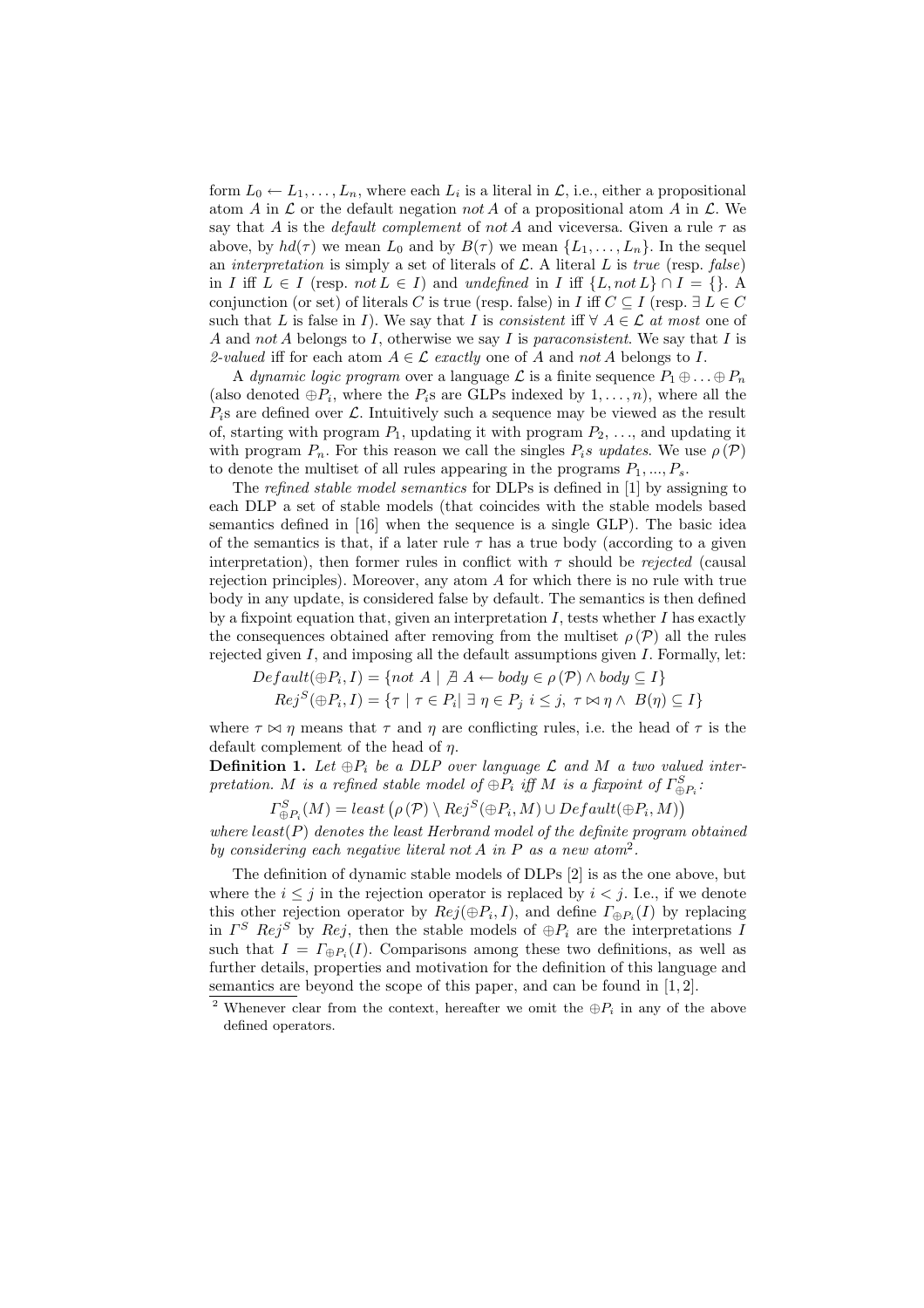#### 3 The notion of causal rejection for 3-valued semantics.

According to the above mentioned causal rejection principle [9, 14], a rule from an older program in a sequence is kept (by inertia) unless it is rejected by a more recent conflicting rule whose body is true. On the basis of this, the very basic notion of model has to be modified when dealing with updates. In the static case, a model of a program is an interpretation that satisfies all the rules of the program, where a rule is satisfied if its head is true or its body is false. If we want to adapt this idea to the updates setting taking in consideration the casual rejection principle we should only require non rejected rules to be satisfied. Also the concept of supported model [4] has to be revisited when dealing with updates. In the static case, a model M of P is supported iff for every atom  $A \in M$ , there is a rule in  $P$  whose head is  $A$  and whose body is satisfied in  $M$ . If we extend the concept of supportedness to logic programs with updates, it would be unnatural to allow rejected rules to support a the truth of a literal.

The causal rejection principle is defined for 2-valued semantics; we want now to extend it to a 3-valued setting, in which literals can be undefined, besides being true or false. In the 2-valued setting, a rule is rejected iff there is a rule in a later update whose body is true in the considered interpretation. In this context, this is the same as saying that the body of the rejecting rule is not false. In a 3-valued setting this is no longer the case, and the following question arises: should we reject rules on the basis of rejecting rules whose body is true, or on the basis of rules whose body is not false? We argue that the correct answer is the latter. In the remainder we give both practical and theoretical reasons for our choice, but we want now to give an intuitive justification. Suppose initially we believe a given literal  $L$  is true. Later on we get the information that  $L$  is false if some conditions hold, but those conditions are (for now) undefined. As usual in updates, we prefer later information to the previous one. On the basis of such information, can we be *sure* that  $L$  remains true? It seems to us we cannot. The more recent source of information says if some conditions hold then  $L$  is false, and such conditions may hold. We should then reject the previous information and consider, on the basis of the most recent one, that L is undefined.

On the basis of these intuitions, we extend the definition of update model and update supported model to the 3-valued setting.

**Definition 2.** Let  $\oplus P_i$  be any DLP, and M a 3-valued interpretation. M is an update 3-valued model of  $\oplus P_i$  iff for each rule  $\tau$  in any given  $P_i$ , M satisfies  $\tau$ (i.e.  $hd(\tau) \in M$  or  $B(\tau) \not\subseteq M$ ) or there exists a rule  $\eta$  in  $P_i$ ,  $i < j$  such that  $\tau \bowtie \eta$  and  $B(\eta)$  is not false in M. We say M is a supported 3-valued update model of  $\oplus P_i$  iff it is an update 3-valued model and

- 1. for each atom  $A \in M$ ,  $\exists \tau \in P_i$  with head A such that  $B(\tau) \subseteq M$  and  $\forall \tau$  $\eta \in P_j$ ,  $i < j$  such that  $\tau \bowtie \eta$ , and  $B(\eta)$  is not false in M.
- 2. for each negative literal not A, if not  $A \in M$ , then for each rule  $A \leftarrow body \in \rho(\mathcal{P})$  such that body is true in M, there exists a rule  $\eta$ , in a later update whose head is not A, and such that  $B(\eta)$  is true in M.

We illustrate, via an example, the intuitive meaning of the defined concepts.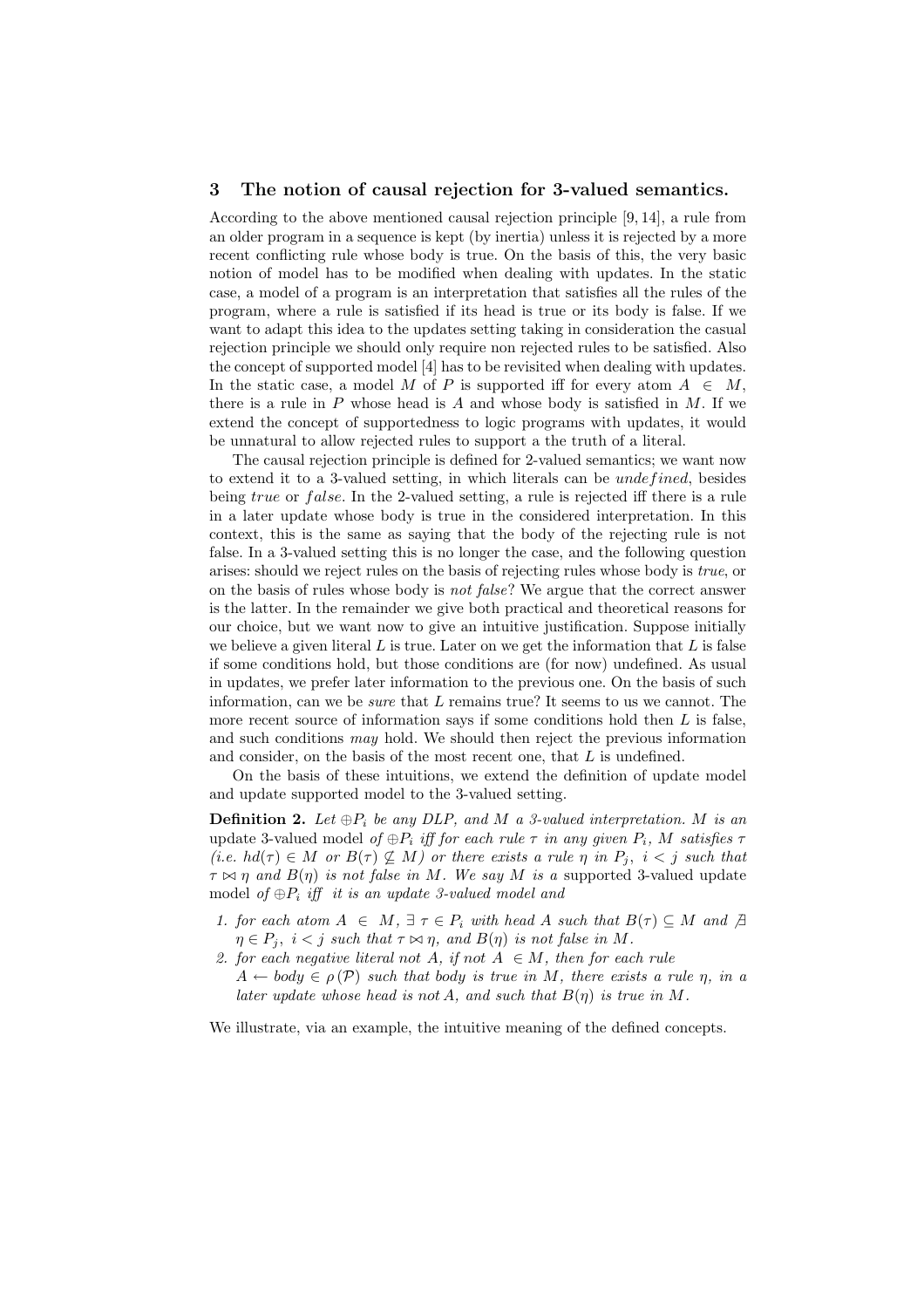Example 1. Sara, Cristina and Bob, are deciding what they will do on Saturday. Sara decides she is going to a museum, Cristina wants to go shopping and Bob decides to go fishing in case Sara goes to the museum. Later on they update their plans: Cristina decides not to go shopping, Sara decides she will not go to the museum if it snows and Bob decides he will also go fishing if it is a sunny day. Moreover we know from the forecast that Saturday can be either a sunny day or a raining day. We represent the situation with the DLP  $P_1 \oplus P_2$ , where:

| $P_1: museum(s).$               | $P_2: fish(b) \leftarrow sunny.$  | $sumny \leftarrow not\, rain.$   |
|---------------------------------|-----------------------------------|----------------------------------|
| $shopping(c)$ .                 | not shopping $(c)$ .              | $rain \leftarrow not \, sun\nu.$ |
| $fish(b) \leftarrow museum(s).$ | not museum(s) $\leftarrow snow$ . |                                  |

The intended meaning of  $P_1 \oplus P_2$  is that it does not snow on Saturday, but we do not know if it does rain or not, we know Sara goes to the museum on Saturday, Bob goes fishing and, finally, Cristina does not go shopping. In fact, every 3 valued update model of  $P_1 \oplus P_2$  contains {*museum(s),not shopping(c),fish(b)*}. Suppose now Bob decides that, in the end, he does not want to go fishing if it rains, i.e our knowledge is updated with:  $P_3$  : not fish(b)  $\leftarrow$  rain. Intuitively, after  $P_3$ , we do not know whether Bob will go fishing since we do not know whether Saturday is a rainy day. According to definition 2, there is a supported 3-valued update model of  $P_1 \oplus P_2 \oplus P_3$  in which shopping(c) is false, museum(s) is true and  $fish(b)$  is undefined.

It can be checked that, according to all existing stable models based semantics for updates of [1, 2, 5, 9, 14, 15],  $P_1 \oplus P_2 \oplus P_3$  has two stable models: one where rain is true and  $fish(b)$  is false, and another where rain is false and  $fish(b)$  is true. A notable property of the well founded model in the static case is that of being a subset of all stable models. If one wants to preserve this property in DLPs, in the well founded model of this example one should neither conclude  $fish(b)$  nor  $notfish(b)$ . If a rule would only be rejected in case there is a conflicting later one with true body (rather than not false as we advocate), since the body of not fish(b)  $\leftarrow$  rain is not true, we would not be able to reject the initial rule  $fish(b) \leftarrow museum(s)$ , and hence would conclude  $fish(b)$ . Hence, to preserve this relation to stable models based semantics, the well founded model semantics for DLPs must rely on this notion of 3-valued rejection described above.

# 4 The Well founded semantics for DLPs

On the basis of the notion of causal rejection just presented, we define the Well Founded Semantics for DLPs. Formally, our definition is made in a way similar to the the definition of the well founded semantics for normal LPs in [10], where the well founded model is characterized by the least alternating fixpoint of the Gelfond-Lifschitz operator  $\Gamma$  (i.e. by the least fixpoint of  $\Gamma^2$ ). Unfortunately, if we apply literally this idea, i.e. define the well founded model as the least alternating fixpoint of the operator used for the dynamic stable (or refined stable) models of DLPs, the resulting semantics turns out to be too skeptical:

Example 2. It is either day or night (but not both). Moreover, if the stars are visible it is possible to make astronomical observations. This knowledge is updated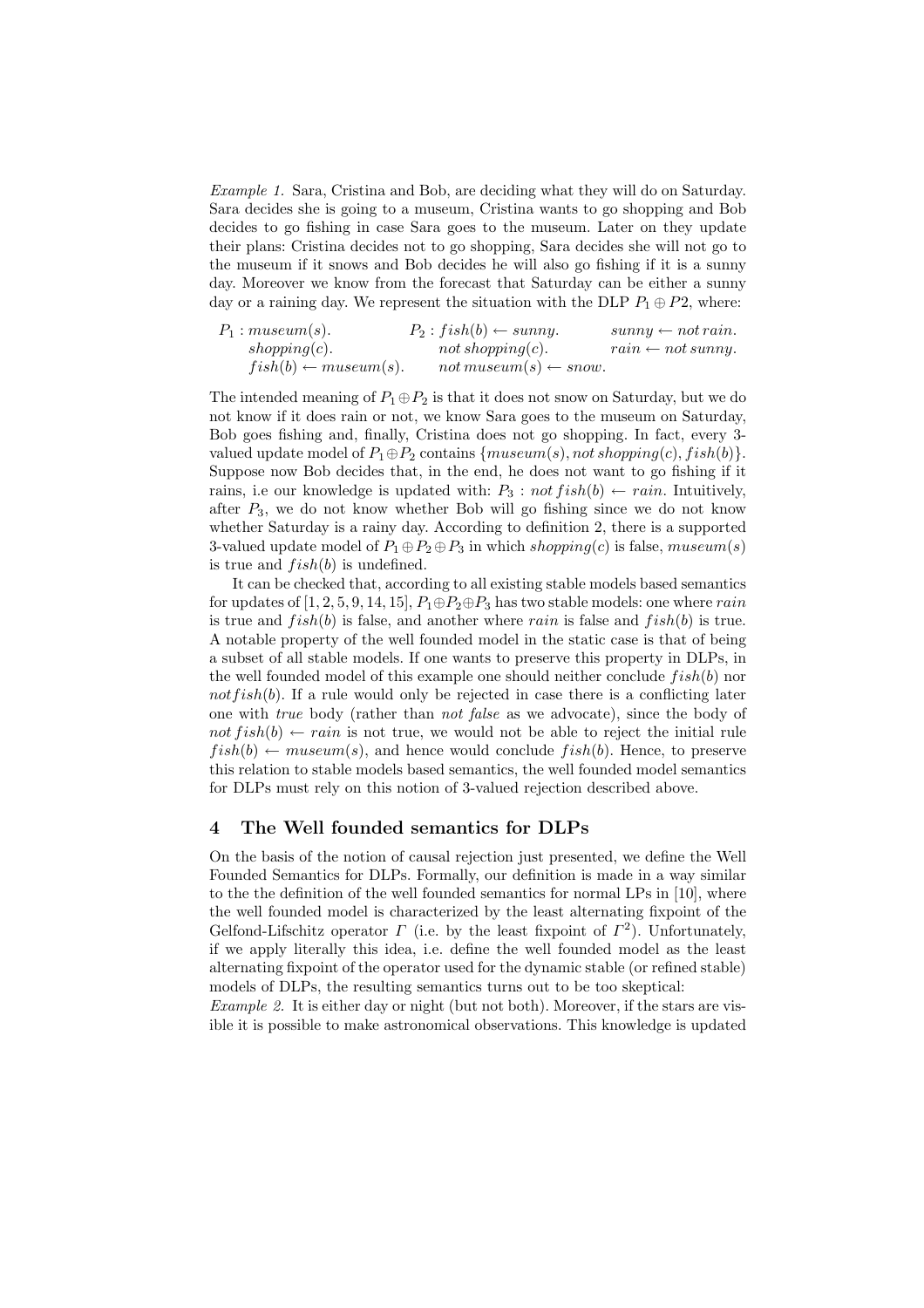with the information that: if it is night the stars are visible; the observatory is closed if it is not possible to make observations; and the stars are not visible:

| $P_1: observe \leftarrow see \; stars.$ | $day \leftarrow not \, night.$ | $night \leftarrow not day.$           |
|-----------------------------------------|--------------------------------|---------------------------------------|
| $P_2$ : see_stars $\leftarrow$ night.   | not see stars.                 | $closed(obs) \leftarrow not observe.$ |

The intended meaning of  $P_1 \oplus P_2$  is that currently the stars are not visible, it is not possible to make astronomical observations and, hence, the observatory is closed. However, it is easy to check, the least alternating fixpoint of  $\Gamma_{P_1\oplus P_2}$ is  $\{not \; \text{se} \; \text{stars} \}$ , in which one is not able to conclude that the observatory is closed. This is, in our opinion, not satisfactory: since we conclude that we cannot see the stars, we should also conclude that we cannot make astronomical observations and that the observatory is closed. Notably, the least alternating fixpoint of  $\Gamma^S$  yield even more skeptical results. In fact, this is a general result which is an immediate consequence of Lemma 1 below.

In order to overcome this problem, we define it as the least fixpoint of the composition of two different (antimonotonous) operators. Such operators have to deal with the causal rejection principle described above, in which a rule is to be rejected in case there is a later conflicting one whose body is not false. In the well founded semantics of normal logic programs, if there exists a rule  $A \leftarrow body$  (where A is an atom), such that body is not false in the well founded model, then  $A$  is not false as well. Consider now the same situation in an update setting with a rule  $L \leftarrow body_1$ , where  $body_1$  is not false. In this situation we should conclude that L is not false unless there exists a rule not  $L \leftarrow body_2$ , where  $body_2$  is true in the same or in a later program in the sequence. In fact, note that the rule for  $not L$  is not rejected by the one for  $L$ . Since the body of the former is true, according to the causal rejection principle  $not L$  should be true (i.e. L should be false) unless the rule is rejected by some later rule. In any case,  $L \leftarrow body_1$  is no longer playing any role in determining the truth value of L. For this reason we allow rules to reject other rules in previous or in the same update while determining the set of non-false literals of the well founded model and, accordingly, we use  $\Gamma^S_{\oplus P_i}$ , as the first operator of our composition.

For determining the set of true literals according to the causal rejection principle, only the rules that are not rejected by conflicting rules in later updates should be put in place. For this reason we use  $\Gamma_{\oplus P_i}$  as the second operator, the well founded model being thus defined as the least fix point of the  $\Gamma\Gamma^S$ .

**Definition 3.** The well founded model  $WFDy(\bigoplus P_i)$  of a DLP  $\bigoplus P_i$  is the (set inclusion) least fixpoint of  $\Gamma_{\oplus P_i} \Gamma^S_{\oplus P_i}$ .

Since both  $\Gamma$  and  $\Gamma^S$  are antimonotonous (cf. [1, 14]),  $\Gamma \Gamma^S$  is monotonous, and so it always has a least fixpoint. In other words,  $WFDy$  is uniquely defined for every DLP. Moreover  $WFDy(\bigoplus P_i)$  can be obtained by (transfinitely) iterating  $\Gamma\Gamma^S$ , starting from the empty interpretation.

For the dynamic logic program  $P_1 \oplus P_2$  of example 2, the well founded model is  ${not \, sec\_stars, \, not \, observe, closed(obs)}.$  So, in this example,  $WFDy$  yield the desired less skeptical conclusions. In fact, in general  $WFDy$  is less skeptical than any semantics resulting from any other combination of  $\Gamma^S$  and  $\Gamma$ .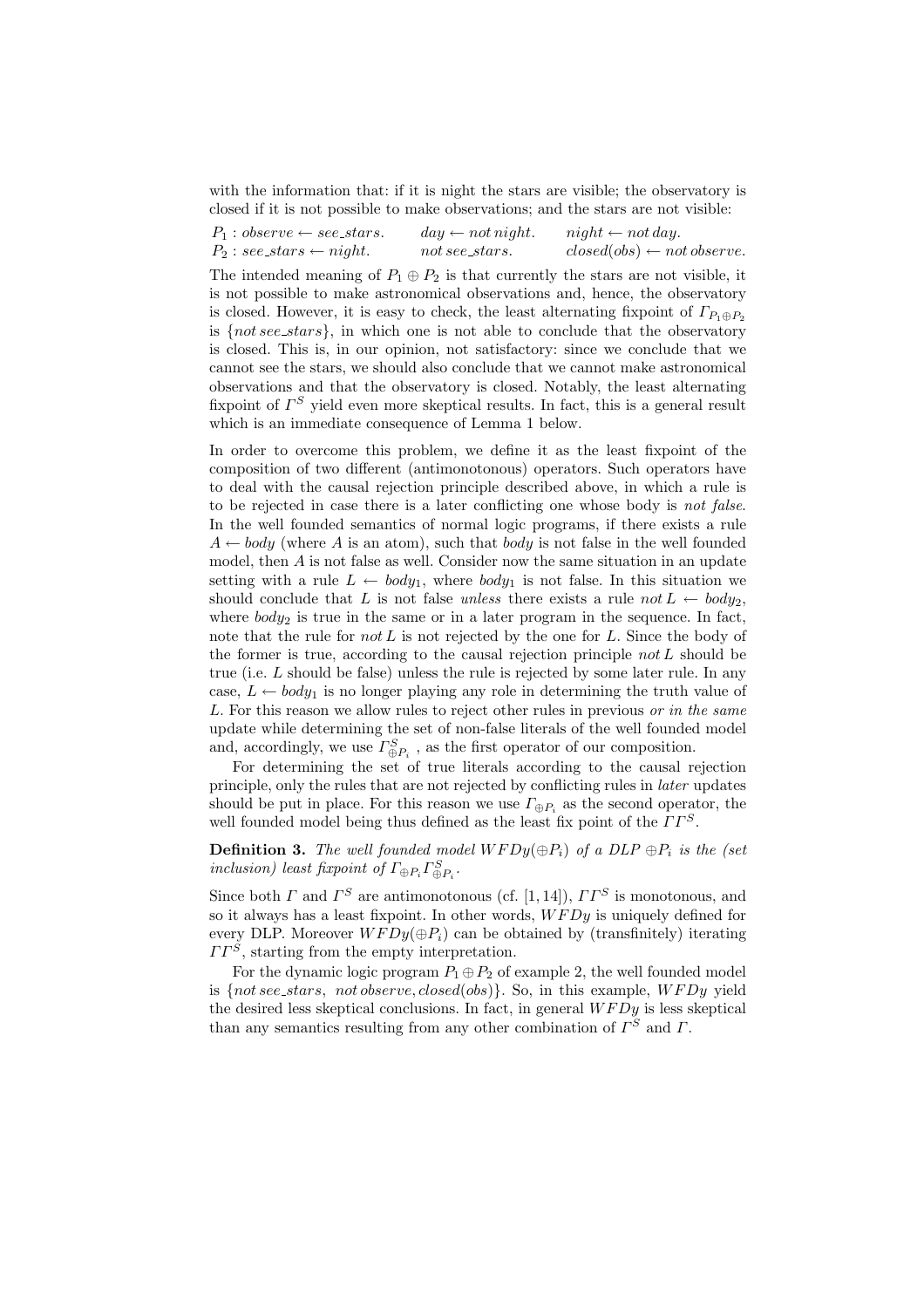**Lemma 1.** Let  $\oplus P_i$  be a DLP, and let X, Y be two interpretations such that  $X \subseteq Y$ . Then  $\Gamma^{S}(Y) \subseteq \Gamma(X)$ .

From this Lemma it follows that the least fixpoint of any other combination is a pre-fixpoint of  $\Gamma\Gamma^S$  and, as such, a subset of the least fixpoint of  $\Gamma\Gamma^S$ .

Example 3. Let  $P_1$ ,  $P_2$  and  $P_3$  be the programs of example 1. As desired, the well founded model of  $P_1 \oplus P_2 \oplus P_3$  is, {not snow, museum(s), not shopping(c)}.

As shown in example 1,  $WFDy(P_1 \oplus P_2 \oplus P_3)$  is a supported 3-valued update model. This result holds in general, whenever the well founded model does not contain any pair of complementary literals.

**Theorem 1.** Let  $\oplus P_i$  be a DLP and W its well founded model. Then, if W contains no pair of complementary literals, W is a supported 3-valued update model of  $\oplus P_i$ .

The proviso of  $W$  not containing any pair of complementary literals is due to the fact that, since notion of interpretation we use allows contradictory sets of literals, nothing prevents the well founded model of a DLP from being contradictory. We say that a DLP  $\oplus P_i$  is consistent (or non contradictory) iff  $WFDy(\oplus P_i)$  is consistent i.e. it does not contain any pair of complementary literals. Note that for contradictory DLPs the very notion of model is not applicable.

#### 5 Properties

Our motivation for defining a new semantics for logic programs updates, as described in the Introduction, is based on a number of requirements. Hence, we briefly examine in what term those requirements are indeed met by  $WFDy$ , and briefly comparing with existing approaches.

One of the important requirements is that of having a semantics computable in polynomial time. It is not difficult to check that the computation of both  $\Gamma_{\oplus P_i}(I)$  and  $\Gamma_{\oplus P_i}^S(I)$  is polynomial in the size of  $DLP$ , and so:

**Proposition 1.** The well founded model of any finite ground dynamic logic program  $\oplus P_i$  is computable in polynomial time on the number of rules in  $\oplus P_i$ .

Another required property is that of relevance [8], so as to guarantee the possibility of defining query driven proof procedures. Informally, in normal (single) programs, a semantics complies with relevance if the truth value of any atom A in a program only depends on the rules relevant for this literal (i.e. those rules with head  $A$ , or with a head  $A'$  such that  $A'$  belongs to the body of (another) relevant rule). In order to establish results regarding relevance of  $WFDy$  we have first to define what is the relevant part of a DLP (rather than a single program) wrt a literal (rather than atom).

**Definition 4.** Let  $\oplus P_i$  be any DLP in the language  $\mathcal{L}$  and  $L, B, C$  literals in L. We say L directly depends on B iff B occurs in the body of some rule in  $\oplus P_i$ with head L or not L. We say L depends on B iff L directly depends on B or there is some  $C$  such that  $L$  directly depends on  $C$  and  $C$  depends on  $B$ . We call  $Rel_L(\oplus P_i)$  the dynamic logic programs  $P_1^{(L)} \oplus ... \oplus P_n^{(L)}$  such that  $P_i^{(L)}$  is the set of all rules of  $P_i$  with head  $L$  or not  $L$  or some  $B$  on which  $L$  depends on.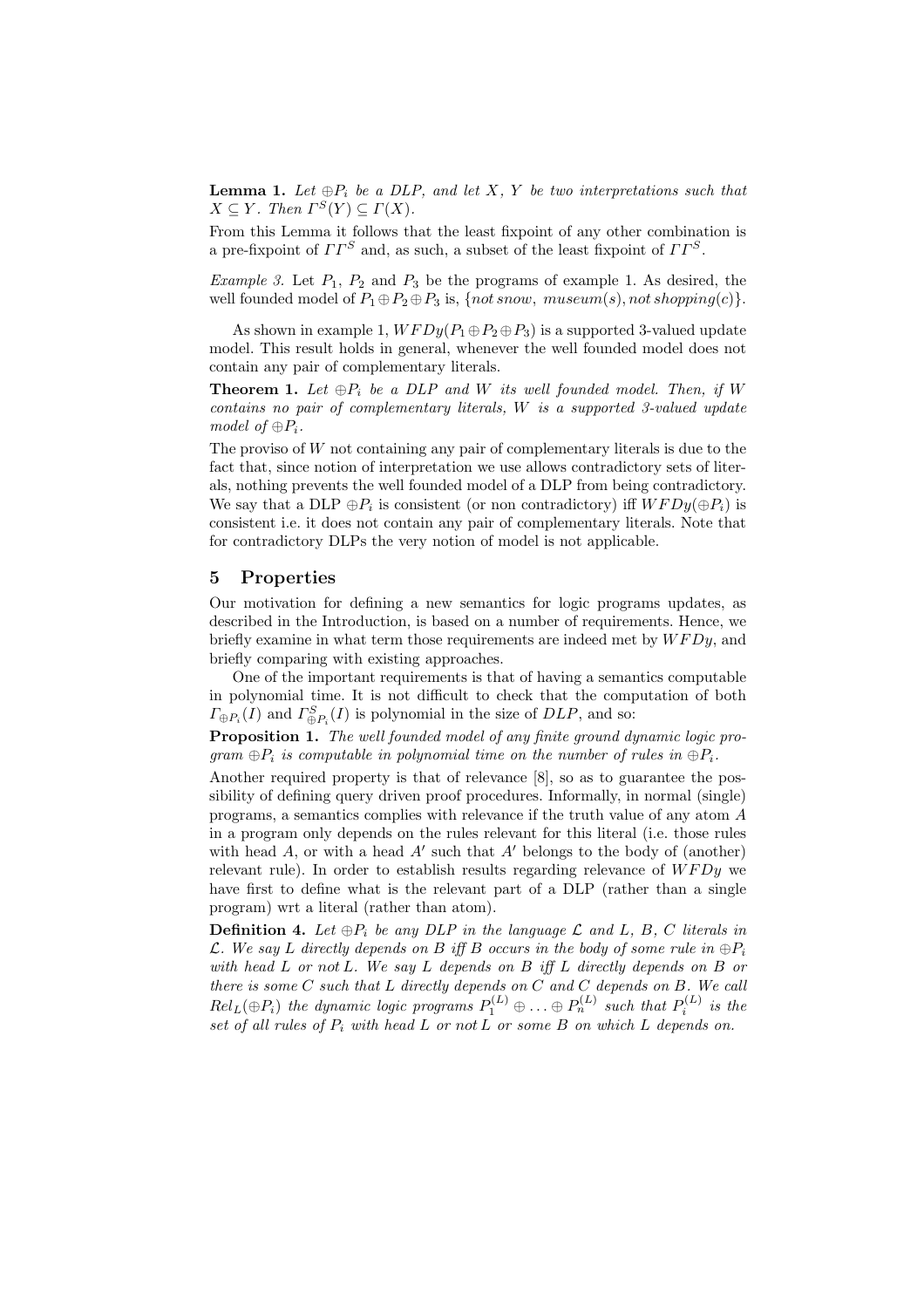This definition simply applies the above intuition of relevance for normal program, but now considering sequences of programs, and by stating that rules for not A are relevant for A (and vice-versa). And  $WFDy$  complies with relevance exactly in these terms:

**Theorem 2.** . Let  $\oplus P_i$  be a DLP in the language L and A any atom of L. Then  $WFDy(\oplus P_i) \cap \{A, not A\} = WFDy(Rel_A \oplus P_i) \cap \{A, not A\}.$ 

As noted above, WFDy can be contradictory. In these cases, inconsistent conclusions for a given atom may follow, but without necessarily having a contradiction in all atoms. However, as desired in updates, these contradictions in atoms may only appear in case there are two conflicting simultaneous rules (i.e. in a same program of the sequence) which are both supported, and none of them is rejected by some later update:

**Theorem 3.** The well founded model W of a sequence  $\oplus P_i$  is noncontradictory iff for all  $\tau, \eta \in P_i$  such that:  $\tau \bowtie \eta$ ,  $W \models B(\tau)$ ,  $W \models B(\eta)$ ) there exists  $\gamma \in P_j$ ,  $i < j$  such that  $\gamma \bowtie \tau$  or  $\gamma \bowtie \eta$  and  $\Gamma^S(W) \models B(\gamma)$ .

Finally, it was our goal to find a proper generalization of the well founded semantics single programs into logic programs updates. It is thus important, to guarantee that  $WFDy$  coincides with the well founded semantics of GLPs [6] when the considered DLP is a single program  $P$ , and with the well founded semantics of normal programs [11] when, furthermore, that single program has no negation in rule heads. Denoting by  $WFG(P)$  the well founded semantics of the generalized logic program  $P$  according to  $[6]$ :

**Theorem 4.** Let P be a generalized program. Then  $WFG(P) = WFDy(P)$ .

Since  $WFG(P)$  coincides with the well founded semantics of [11] when P is a normal program (cf. [6]), it follows that  $WFDy$  coincides with the semantics of [11] whenever the sequences is made of a single normal logic program.

#### 5.1 Brief Comparisons

Among the various semantics defined for sequences of LPs [1, 2, 5, 9, 14, 15, 18],  $WFDy$  shares a close relationship with the refined stable models semantics of [1], resembling that between stable and well founded semantics of normal programs.

**Proposition 2.** Let M be any refined stable model of  $\oplus P_i$ . The well founded model  $WFDy(\oplus P_i)$  is a subset of M. Moreover, if  $WFDy(\oplus P_i)$  is a 2-valued interpretation, it coincides with the unique refined stable model of  $\oplus P_i$ .

This property does not hold if, instead of the refined semantics, we consider any of the other semantics based on causal rejection  $[2, 5, 9, 14, 15]$ . This is so because these semantics are sometimes overly skeptical, in the sense that admit to many models, and thus have a smaller set of conclusions (in the intersection of all stable models). One particular case when this happens is when a sequence is updated with tautologies. Though, intuitively, updating our knowledge with a tautology should have no influence on the results, this is not the case in any of those semantics. For example, with all the cited semantics, updating the program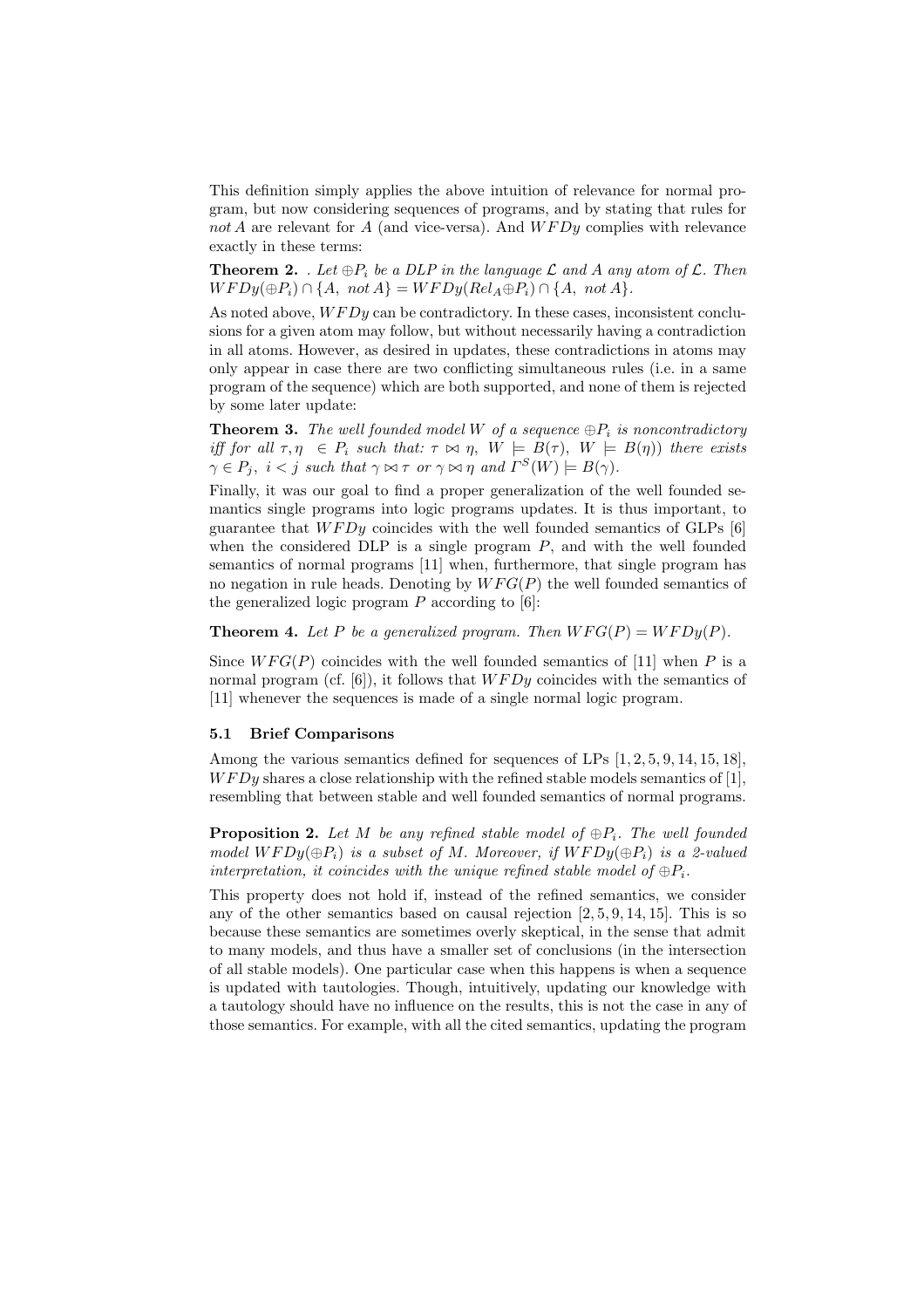$P_1 \oplus P_2$  of example 2 (which, according to all of them, has a single stable model containing not see stars) with the program  $P_3$  : see stars  $\leftarrow$  see stars leads to two stable models: one in which see stars is true and the other in which see\_stars is false. Thus, this intuitively harmless update prevents not see\_stars from being concluded. This is not the case with [1], nor with  $WFDy$ , which are both immune to tautologies. In this example, both conclude that not see stars is true, before and after the update. For further details on this topic see [1].

Notably, all the attempts found in the literature  $[2, 3, 13]$  to define a well founded semantics for logic programs updates are overly skeptical as well. According to all the cited semantics, the well founded model of  $P_1 \oplus P_2 \oplus P_3$  is the empty set, hence, unlike  $WFDy$ , they are not able to conclude that not see\_stars is true. Though there it cannot be detailed here, other class of programs exist, besides the ones with tautologies, where the cited semantics bring more skeptical results then WFDy. Moreover the definition of all these semantics is based on a complex syntactical transformation of sequences into single programs, making it difficult to grasp what the declarative meaning of a sequence is.

# 6 Concluding remarks

Guided by the needs of applications, it was our purpose in this paper to define a semantics for DLPs fulfilling some specific requirements. Namely: a semantics whose computation has polynomial complexity; that is able to deal with contradictory programs, assigning them a non trivial meaning; that can be used to compute answers to queries without always visiting the whole knowledge base. With this in mind, we have defined a well founded semantics for DLPs.

The defined semantics is a generalization of the well founded semantics of normal and generalized logic programs, and it coincides with them when the DLP consists of a single program. It has polynomial complexity and obeys relevance. Regarding the requirement of being able to deal with contradictions, lack of space prevented us from further elaborating on the properties of the semantics in these cases, and on how it can in general be used to detect contradictory literals and literals that depend on contradictions. We have, nonetheless, provided a complete characterization of the non contradictory cases.

We briefly compared the proposed semantic to the existent ones for DLPs that are based on the causal rejection principle, and shown that it is a skeptical approximation of the refined stable model semantics for DLPs, and less skeptical than all other existing well founded based semantics for updates. Comparisons to semantics of updates that are not based on the causal rejection principle are outside the scope of this paper. For an analysis of these semantics, and comparisons to the above ones see e.g. [14].

The definition of  $WFDy$ , as well as the various definitions of the well founded semantics for normal logic programs, is based on ground programs only. An operational semantics that allows query evaluation also in the non ground case already exists. Future work involves the development of implementations of  $WFDu$ based on such operational semantic, and its usage in applications.